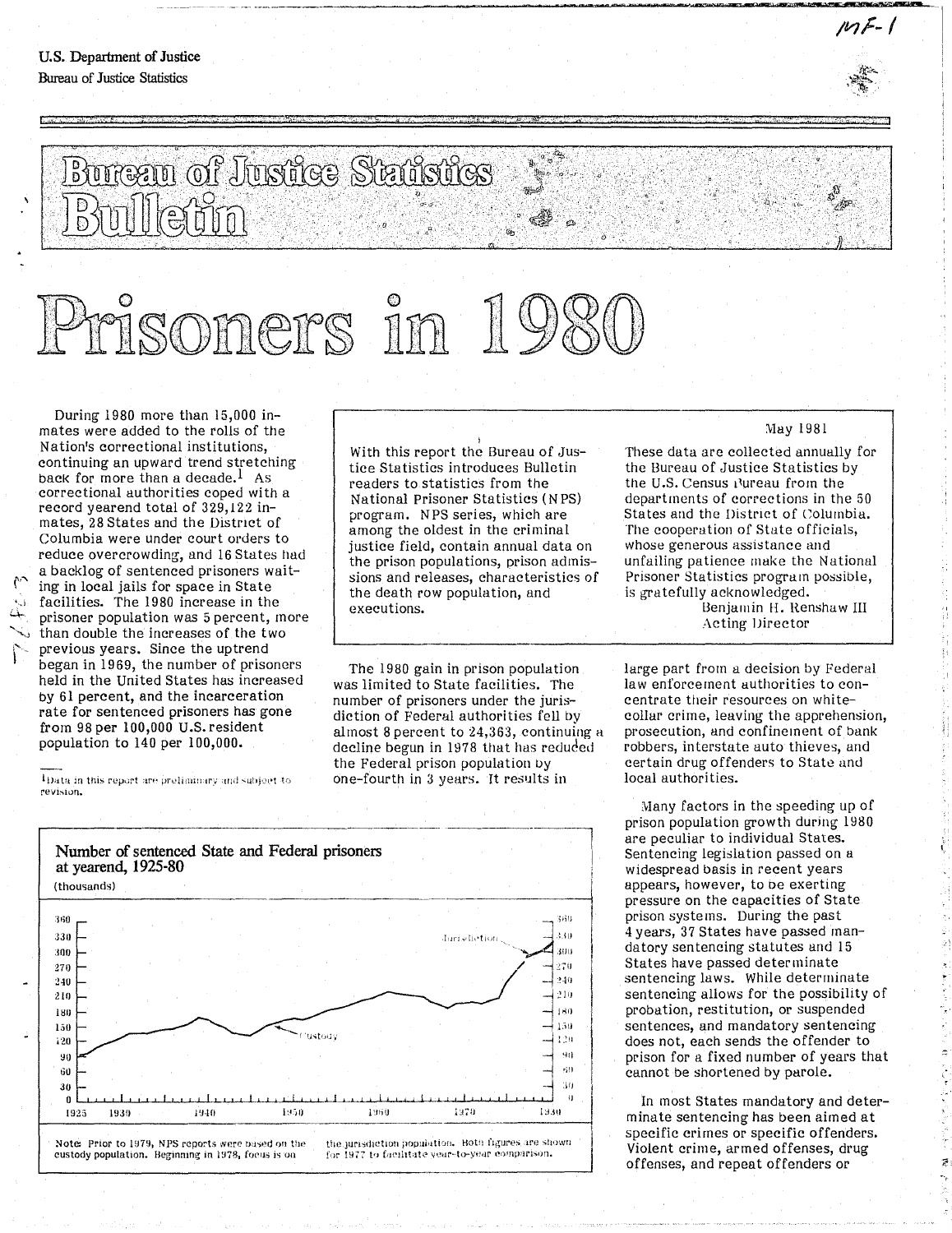Table 1. Prisoners under jurisdiction of State and Federal correctional authorities, yearend 1979 and 1930, by region and State

|                                                        | Total               |                               | Sentenced to a year or less<br>or unsentenced |                                 |                        |                                       |
|--------------------------------------------------------|---------------------|-------------------------------|-----------------------------------------------|---------------------------------|------------------------|---------------------------------------|
| Region and State<br>x                                  | 1980                | 1979                          | Percent<br>change                             | 1980                            | 1979                   | Percent<br>change                     |
| <b>United States</b>                                   | 329,122             | 313,731                       | 4.9                                           | 12,597                          | 12,387                 | $-3.0$                                |
| Male<br>Female                                         | 315,916<br>13,206   | 300,805<br>12,926             | 5.0<br>2.2                                    | 11,630<br>967                   | 11,997<br>990          | $-3.1$<br>$-2.3$                      |
| Federal institutions<br>State institutions             | 24,363<br>304,759   | 26,371<br>287,360             | $-7.6$<br>6.1                                 | 3,752<br>8,845                  | 3,783<br>9,204         | $-0.8$<br>$-3.9$                      |
| Northeast<br>Maine                                     | 46,071<br>829       | 44,143<br>776                 | 4.4<br>6.8                                    | 3,109<br>145 <sup>a</sup>       | $-2,803$<br>135        | 10.0<br>7.4                           |
| New Hampshire<br>Vermont <sup>b</sup><br>Massachusetts | 325<br>476<br>3,251 | 316<br>431<br>2,924           | 2.8<br>10.4<br>11.2                           | $0$ .<br>138<br>20 <sup>c</sup> | $\bf{0}$<br>120<br>47C | $\bullet\bullet$<br>15.0<br>$-57.4$ c |
| Rhode Island <sup>D</sup>                              | 823                 | 746                           | 10.3                                          | 202                             | 179                    | 12.8                                  |
| Connecticut <sup>b</sup><br>New York                   | 4,308<br>21,819     | 4,061<br>21,158               | 6.1<br>3.1                                    | 2,192<br>0                      | 1,922<br>0             | 14.0<br>$\bullet\bullet$              |
| New Jersey<br>Pennsylvania                             | 6,087<br>8,153      | $5,852$ <sup>d</sup><br>7,879 | 4.0<br>3.5                                    | 320<br>92                       | 313<br>87              | 2.2<br>5.7                            |
| North Central<br>Ohio                                  | 66,765              | 62,575                        | 6.7                                           | 541                             | 1,153                  | $-53.1$                               |
| Indiana                                                | 13,256<br>6,683     | 13,360<br>5,667               | $-0.8$<br>17.9                                | 0<br>402                        | 0<br>397               | ۰.<br>1.3                             |
| Illinois<br>Michigan                                   | 13,104<br>15,158    | 11,361<br>15,002              | 15.3<br>1.0                                   | 0<br>0                          | 574<br>0               | -100.0                                |
| Wisconsin                                              | 3,857               | 3,434                         | 12.3                                          | 0                               | 0                      | ٠.<br>                                |
| Minnesota<br>Iowa                                      | 2,001<br>2,512      | 2,094<br>2,099                | $-4.4$<br>19.7                                | 0<br>1                          | O<br>11                | $-90.9$                               |
| Missouri                                               | 5,524               | 5,279                         | 4,6                                           | 0                               | $\bf{0}$               |                                       |
| North Dakota<br>South Dakota                           | 302<br>635          | 186<br>562                    | 62.4                                          | 68<br>26                        | 50<br>23               | 36.0<br>13.0                          |
| Nebraska                                               | 1,239               | 1,241                         | 13.0<br>$-0.2$                                | 44                              | 98                     | $-55.1$                               |
| Kansas                                                 | 2,494               | 2,290                         | 8.9                                           | 0                               | $\bf{0}$               | $\bullet\bullet$                      |
| South                                                  | 144,371             | 136,553                       | 5.7                                           | 3,254                           | 3,202                  | 1.6                                   |
| Delaware b<br>Maryland                                 | 1,339<br>7,731      | 1,419<br>7,860                | $-5.6$<br>$-1.6$                              | 212<br>e                        | 331<br>e               | $-36.0$<br>                           |
| District of Columbia <sup>b</sup>                      | 3,145               | 2,973                         | 5.8                                           | 426                             | 374                    | 13.9                                  |
| Virginia<br>West Virginia                              | 8,920<br>1,248      | 8,449 d<br>1,251              | 5.6<br>$-0.2$                                 | 339<br>0                        | 249 d<br>0             | 36.1                                  |
| North Carolina                                         | 15,382              | 14,253                        | 7.9                                           | 1,057                           | 794                    | <br>33.1                              |
| South Carolina                                         | 7,862               | 7,643                         | 2.9                                           | 435                             | 528                    | $-17.6$                               |
| Georgia<br>Florida                                     | 11,932<br>20,742    | 12,098<br>20,133              | $-1.4$<br>3.0                                 | 202<br>373 a                    | 440<br>341             | $-54.1$<br>9.4                        |
| Kentucky                                               | 3,608               | 3,691                         | $-2.2$                                        | 0                               | $\mathbf 0$            | ۰.                                    |
| Tennessee                                              | 7,023               | 6,629                         | 5.9                                           | e                               | e                      | $\bullet\bullet$                      |
| Alabama<br>Mississippi                                 | 5,961<br>3,374      | 5,343<br>3,458                | 11.6<br>$-2.4$                                | 175<br>35                       | 0<br>83                | ÷.<br>$-57.8$                         |
| Arkansas                                               | 2,909               | 2,963                         | $-1.8$                                        | 0                               | 62                     | $-100.0$                              |
| Louisiana                                              | 8,661               | 7,618                         | 13.7                                          | 0<br>е                          | 0<br>e                 | $\bullet$ .                           |
| Oklahoma<br>Texas <sup>f</sup>                         | 4,648<br>29,886     | 4,250<br>26,522               | 9.4<br>12.7                                   | 0                               | 0                      | $\bullet\bullet$<br>$\bullet\bullet$  |
| West                                                   | 47,552              | 44,089                        | 7.9                                           | 1,941                           | 2,046                  | $-5.1$                                |
| Montana                                                | 746                 | 768                           | $-2.9$                                        | 1                               | 3                      | $-66.7$                               |
| Idaho<br>Wyoming                                       | 817<br>490          | 830<br>477                    | $-1.6$<br>2.7                                 | 0<br>0                          | 0<br>$\bf{0}$          | <br>$\bullet\bullet$ .                |
| Colorado                                               | 2,784               | 2,528                         | 10.1                                          | 5                               | 10                     | $-50.0$                               |
| New Mexico                                             | 1,478               | 1,547                         | $-4.5$                                        | 27                              | 90                     | $-70.0$                               |
| Arizona<br>Utah                                        | 4,607<br>932        | 3,490 g<br>960                | 32.0<br>$-2.9$                                | 12<br>4                         | 12 g<br>3              | 33.3                                  |
| Nevada                                                 | 1,839               | 1,566                         | 17.4                                          | 0                               | 0                      | $\bullet\bullet$                      |
| Washington                                             | 4,333               | 4,512                         | $-4.0$                                        | 1                               | 0                      | ŵ                                     |
| Oregon<br>California <sup>h</sup>                      | 3,125<br>24,579     | 3,182<br>22,632               | $-1.8$<br>8.6                                 | 6<br>1,273                      | $\mathbf{11}$<br>1,372 | $-45.5$<br>$-7.2$                     |
| Alaska <sup>b</sup>                                    | 832                 | 760                           | 9.5                                           | 251                             | 228                    | 10.1                                  |
| Hawaii b                                               | 990                 | 837                           | 18.3                                          | 361                             | 317                    | 13.9                                  |

NOTE: Yearend 1979 prisoner counts may differ from those in come only; figures for men are not available.<br>Prisoners in State and Federal Institutions on December 31, 1979, dofficial prison population count excludes State p Prisoners in State and Federal Institutions on December 31, 1979, december of Official prison population prison population count excludes State prison population count excludes State prison beld in local jails. because reporting officials are given the opportunity to update held in local jails. NPS records. Similarly, yearend 1980 data are preliminary e Not available. and subject to revision. Figures for inmates under State jurisdiction but not in

---- -------

State custody are not available. a Estimate. g Under review and subject to change.

b Figures include both jail and prison inmates; h All figures exclude adult inmates under the jurisdiction

b Figures include both jail and prison inmates;<br>jails and prisons are combined into one system.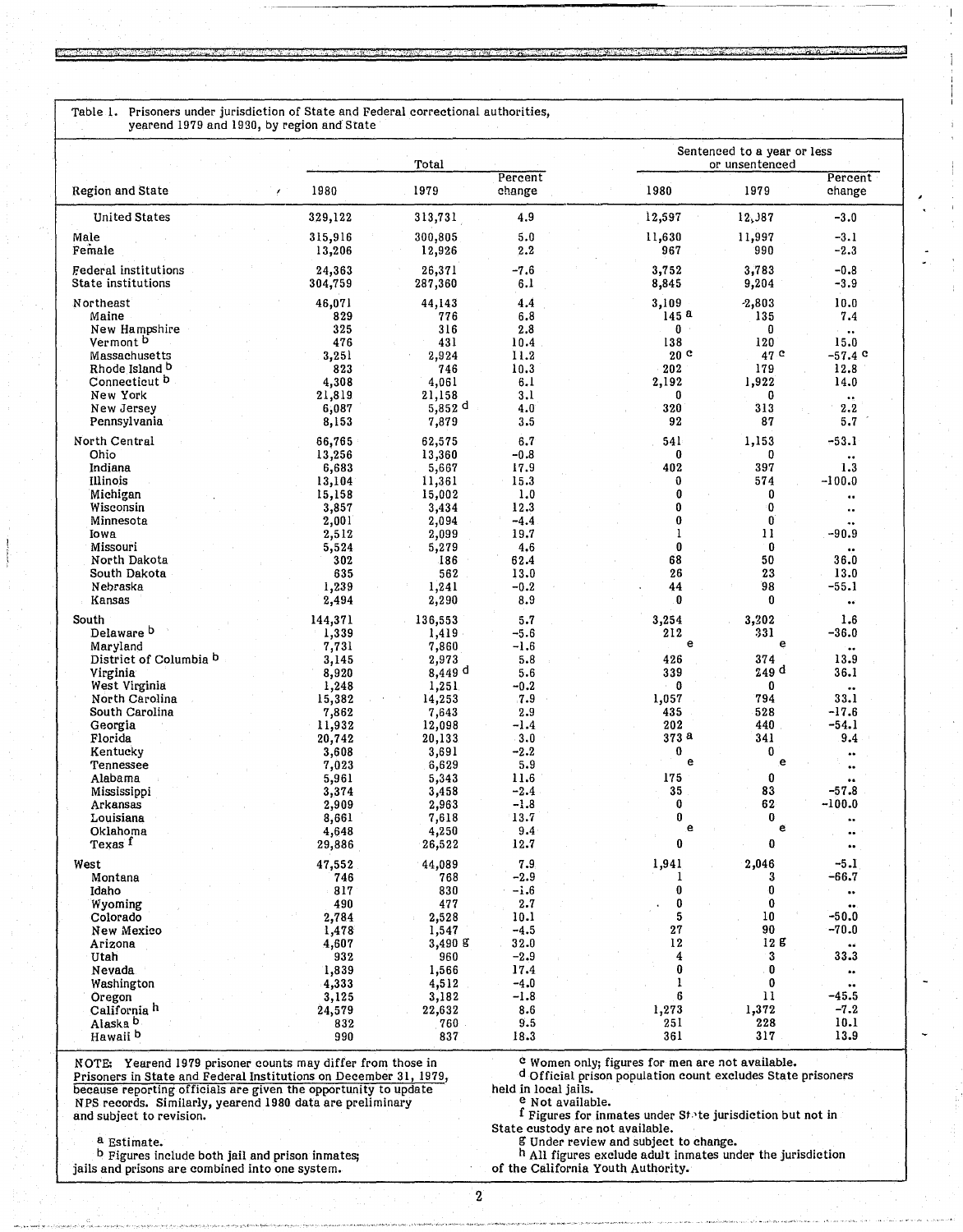habitual offenders as defined by the enabling legislation have often been the targets. Only four States to date-- Illinois, Indiana, Maine, and New Mexico-have abolished parole completely.

<u>r:; ;: : ... " "'s'</u>

When fixed minimum sentences are established by law, they tend to result in longer prison terms than when an offender is given an indeterminate sentence. An indeterminate sentence is characterized by a minimum and a maximum separated by a broad range of years. Within that range, how much time the offender actually serves is decided by the paroling authority.

The change from indeterminate sentencing to fixed sentencing does not immediately result in prison population growth. As offenders begin to stay past the time they would have previously been released while new inmates continue to be admitted, a "piling up" effect is produced, raising the total inmate count. Several States pointed to this effect as a major factor in their 1980 increases.

Although most States registered larger prison population increases than a year earlier, the bulk of the gains, more than 60 percent, occurred in the seven States that each added more than 1,000 inmates during the year. The largest gains were in the prison systems of Texas--more than 3,000-and California--nearly 2,000-both of which surpassed the size of the Federal prison system during the year. Officials in Texas attributed their large prison population increase generally to growth in the State's population, especially in the 20-30 age group, as a result of the larger pattern of immigration to the Sun Belt. They also pointed specifically to an increase in the average length of sentence and to an increase in prison admissions resulting from the recent passage of a speedy trial act. In California, probation has been eliminated for certain crimes, mandatory sentences have been passed for crimes committed with handguns, and persons convicted of murder have received longer sentences. The other five States with gains of more than 1,000 were Arizona, Indiana, Illinois, Louisiana, and<br>North Carolina, several of which attribute their 1980 increase to longer sentences.

Six States with smaller prison populations had percentage gains that were more than double the increase for the States as a whole: Hawaii, Iowa, Nevada, North Dakota, South Dakota, and Wisconsin. Predominant among

| State prisoners held in local jails<br>Table 2.<br>because of overcrowding                                                                                                                                   |                  |                  |  |  |  |  |  |
|--------------------------------------------------------------------------------------------------------------------------------------------------------------------------------------------------------------|------------------|------------------|--|--|--|--|--|
|                                                                                                                                                                                                              | 1980             | 1979             |  |  |  |  |  |
| Total                                                                                                                                                                                                        | 5,995            | 6,497            |  |  |  |  |  |
| Alabama                                                                                                                                                                                                      | 1,412            | 1,317            |  |  |  |  |  |
| Florida                                                                                                                                                                                                      | 29               | 229              |  |  |  |  |  |
| Kentucky                                                                                                                                                                                                     | 100              |                  |  |  |  |  |  |
| Louisiana                                                                                                                                                                                                    | 1,267            | 872              |  |  |  |  |  |
| Maine                                                                                                                                                                                                        | Б                | 39               |  |  |  |  |  |
| Maryland                                                                                                                                                                                                     | 277              | 394              |  |  |  |  |  |
| Massachusetts                                                                                                                                                                                                | 131              | 77               |  |  |  |  |  |
| Michigan                                                                                                                                                                                                     | 52               | 52               |  |  |  |  |  |
| Mississippi                                                                                                                                                                                                  | 1,226            | 1,362            |  |  |  |  |  |
| Montana                                                                                                                                                                                                      |                  | 2                |  |  |  |  |  |
| New Jersey                                                                                                                                                                                                   | $200$ a          | 31 b             |  |  |  |  |  |
| New Mexico                                                                                                                                                                                                   | 14               |                  |  |  |  |  |  |
| New York                                                                                                                                                                                                     |                  | 263              |  |  |  |  |  |
| Oklahoma                                                                                                                                                                                                     | 125 <sup>a</sup> |                  |  |  |  |  |  |
| South Carolina                                                                                                                                                                                               | 609              | 630              |  |  |  |  |  |
| Tennessee                                                                                                                                                                                                    | 178              | 214              |  |  |  |  |  |
| Virginia                                                                                                                                                                                                     | 368 <sup>c</sup> | 811 b,c          |  |  |  |  |  |
| Washington                                                                                                                                                                                                   |                  | 135 <sub>b</sub> |  |  |  |  |  |
| <sup>a</sup> Estimated<br><sup>b</sup> Not included in this State's official<br>prison population count.<br><sup>c</sup> Includes some prisoners held in local<br>jails for reasons other than overcrowding. |                  |                  |  |  |  |  |  |

. The distribution of  $\alpha$  is the stress of  $\alpha$  ,  $\alpha$  ,  $\alpha$  ,  $\beta$  ,  $\beta$  ,  $\beta$  ,  $\beta$  ,  $\beta$  ,  $\beta$  ,  $\beta$  ,  $\beta$ 

State officials' explanations for these gains were longer sentences, stricter paroling policies, and fewer probations. In Hawaii and Iowa, increases in the amount of violent crime were also mentioned as a primary factor. Prison populations declined in 16 States; however, the decreases were small, less than 5 percent in each State except Delaware (5.6 percent).

There is no current measure of the full extent of overcrowding produced throughout State correctional systems by the ever-increasing prison rolls. A study conducted for the National Institute of Justice showed that in 1978, 43 percent of the total State inmate population was living under overcrowded conditions.2 In the subsequent 2 years, many States have built new prisons or added on to existing ones. Nevertheless, a total of almost 6,000 prisoners were waiting in local

2In this case overcrowding was defined as the confinement of two or more inmates in space that allowed less than 60 square feet per person. Data are derived from Mullen et al., America's Prisons and Jails, Vol. III, National Institute of Justice, Washington, D.C.: Government Printing Office, October 1980, NCJ-75754.

| Table 3. States holding prisoners in local<br>jails because of overcrowding |  |                     |                        |  |  |  |
|-----------------------------------------------------------------------------|--|---------------------|------------------------|--|--|--|
|                                                                             |  | Number of<br>States | Number of<br>prisoners |  |  |  |
| 1980                                                                        |  | 16                  | 5,995                  |  |  |  |
| 1979                                                                        |  | 15                  | 6,497                  |  |  |  |
| 1978                                                                        |  | 12                  | 6,774                  |  |  |  |
| 1977                                                                        |  | 10                  | 7,048                  |  |  |  |
| 1976                                                                        |  | 10                  | 7.725                  |  |  |  |

jails for space to become available in State prisons.

" ! ~ " \_ Ii., ..

The Bureau of Justice Statistics has been collecting data on this indicator of overcrowding for 5 years. During that time the number of State prisoners housed in local jails has steadily declined (from 7,725 in 1976 to 5,995 in 1980) but the number of States resorting to this practice has increased from 10 to 16, or one-third of all States with locally administered jails.

Local jails normally house persons awaiting trial who have not made bail and persons serving short sentences, usually for less than a year and usually for a misdemeanor. State prisons usually house persons with maximum sentences of more than a year who have been convicted of felonies.

There are exceptions to these broad patterns. A few jails hold persons serving sentences as long as 2 years. Six States-Alaska, Connecticut, Delaware, Hawaii; Rhode Island, and Vermont--have no locally administered jails; combined jail and prison systems operated by the State house both persons awaiting trial and persons serving sentences of any length. The District of Columbia also has a combined jail-prison system. Another exception is North Carolina, where persons sentenced to a maximum of 181 days serve their time in State facilities. Finally, in California, narcotics users under civil commitment can be housed in the California Rehabilitation Center, which also houses convicted c:fenders.

These nine jurisdictions accounted for 70 percent of the unsentenced or short-sentence persons in State correctional facilities. The remaining persons in State prisons with short sentences or no sentences represent a wide variety of circumstances. Persons awaiting trial or serving time in jail may be transferred to a State prison for their personal safety or the safety of others. Jail inmates are frequently taken to a correctional facility for medical care, psychological evaluation, or some other service not available at the local jail. Finally, unsentenced prisoners are often held temporarily in State facilities for authorities from another State.

The high. proportion of unsentenced and short-sentence persons in the Federal prison system in 1980 were there under somewhat different circumstances. The Bureau of Prisons operates three metropolitan correc-

3